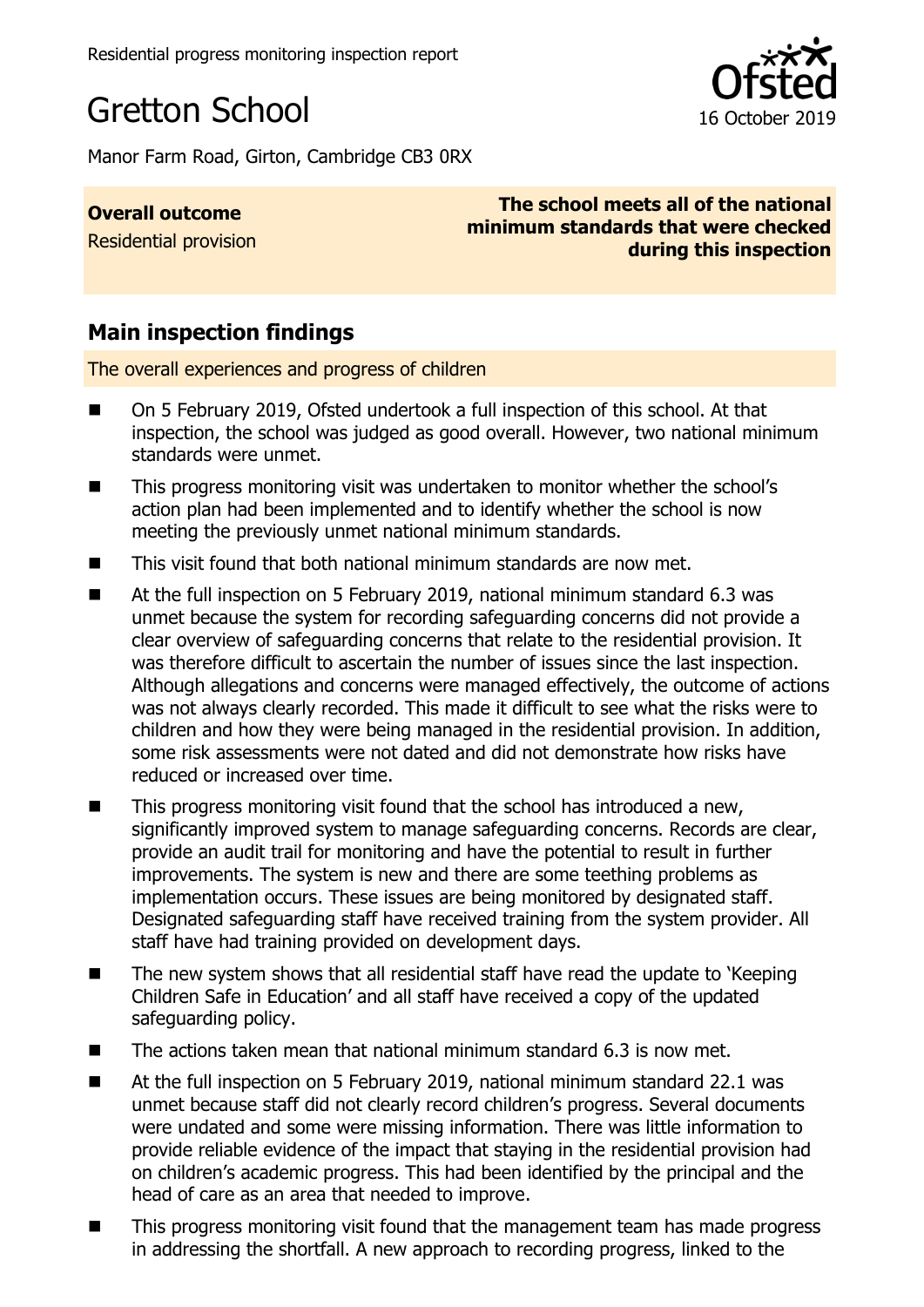

children's education, health and care plan outcomes, has been introduced. This is in its infancy. The head of care is considered and reflective in her approach, recognising that the system will need fine-tuning as it is implemented.

- All records seen included the date of completion.
- $\blacksquare$  The actions taken mean that national minimum standard 22.1 is now met.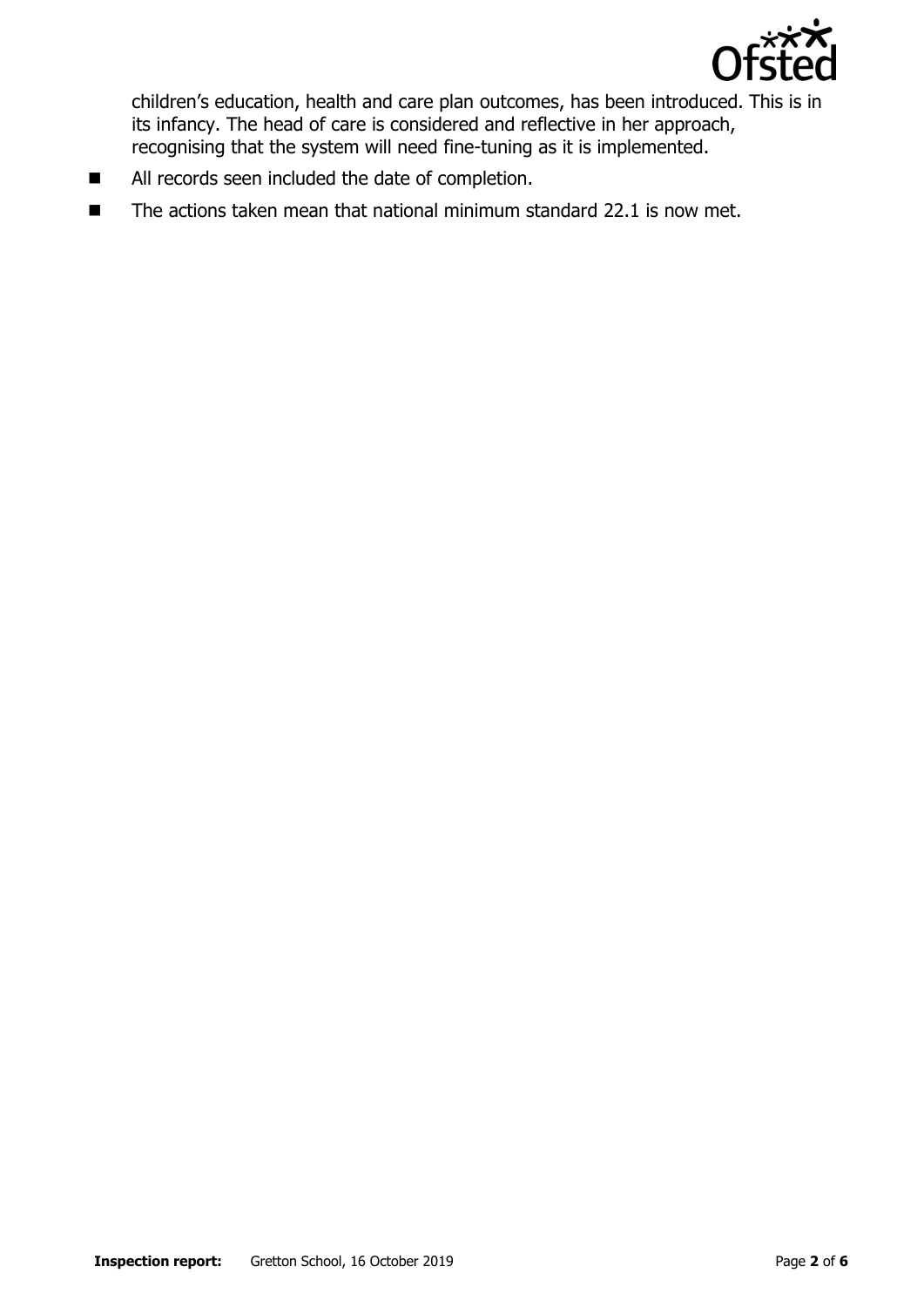

### **Compliance with national minimum standards for residential special schools**

### **The school now meets the following national minimum standards for residential special schools**

- The school ensures that the welfare of pupils at the school is safeguarded and promoted by the drawing up and effective implementation of a written risk assessment policy and appropriate action is taken to reduce risks that are identified. (NMS 6.3)
- Every child has an accurate, permanent record of their history and progress which can be read by the child at any time (except where the data controller is not obliged to supply the information to the child), and add personal statements or statements correcting errors. (NMS 22.1)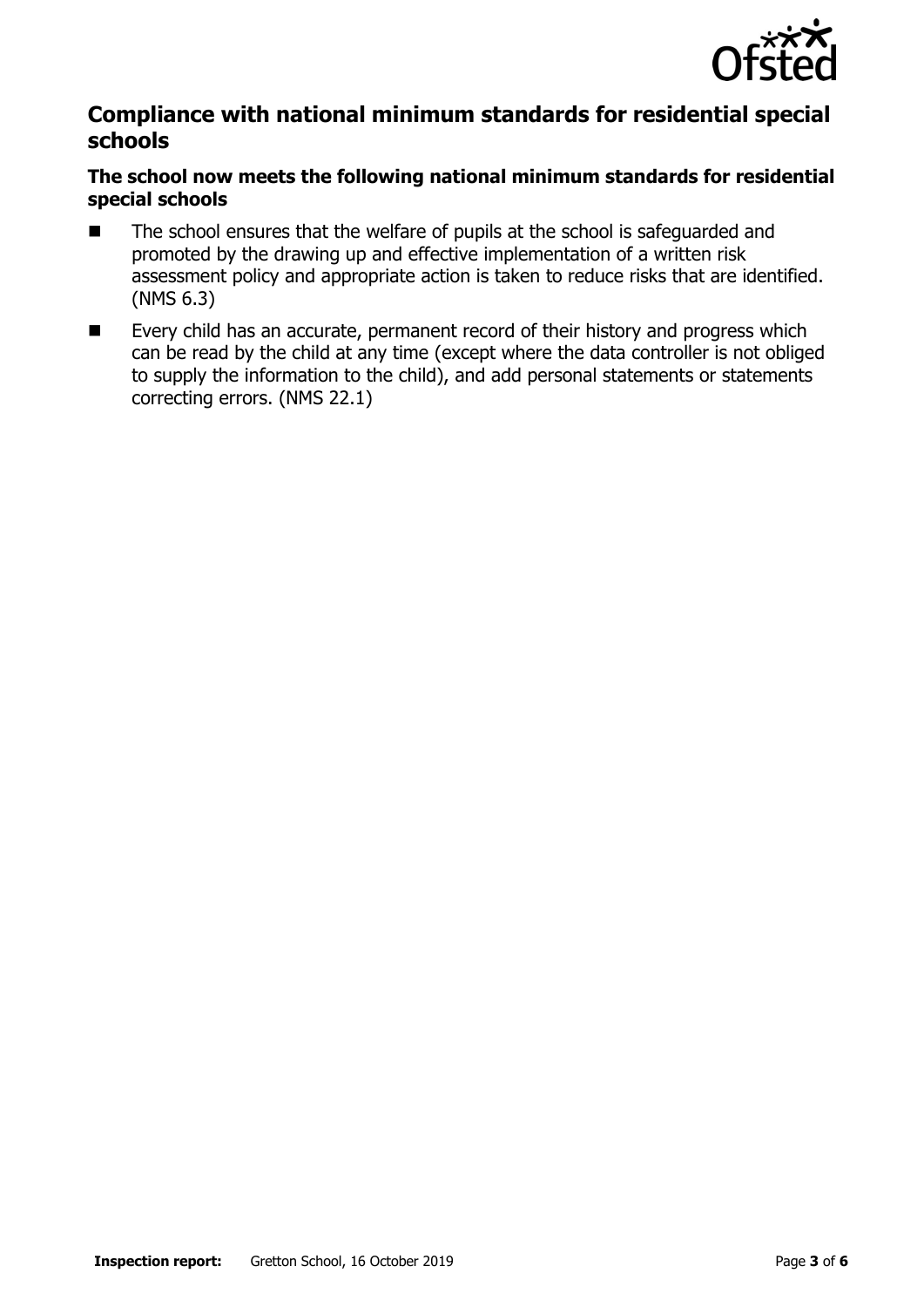

# **School details**

| Unique reference number             | 136047   |
|-------------------------------------|----------|
| Social care unique reference number | SC425708 |
| DfE registration number             | 873/6048 |
| <b>Inspection number</b>            | 10123349 |

The inspection of residential provision was carried out under the Children Act 1989, as amended by the Care Standards Act 2000, having regard to the national minimum standards for residential special schools.

| Type of school                          | Residential special school             |
|-----------------------------------------|----------------------------------------|
| <b>School status</b>                    | Independent residential special school |
| Age range of pupils                     | $5 - 19$                               |
| Gender of pupils                        | Mixed                                  |
| Number of pupils on the school roll     | 117                                    |
| Number of boarders on roll              | 10                                     |
| Principal                               | Ian Thorsteinsson                      |
| Head of residential provision           | Emma Nelson                            |
| Telephone number                        | 01223 277438                           |
| Website                                 | http://grettonschool.com/              |
| <b>Email address</b>                    | info@grettonschool.com                 |
| Date of previous residential inspection | 5 February 2019                        |

### **Information about this school**

- Gretton school is a privately owned, independent residential special school for pupils aged between five and 19.
- Located on the outskirts of Cambridge, the school specialises in teaching children and young people who have autism spectrum disorder conditions.
- The residential accommodation is provided in three houses and one bungalow located on the school site.
- The residential provision was last inspected in February 2019.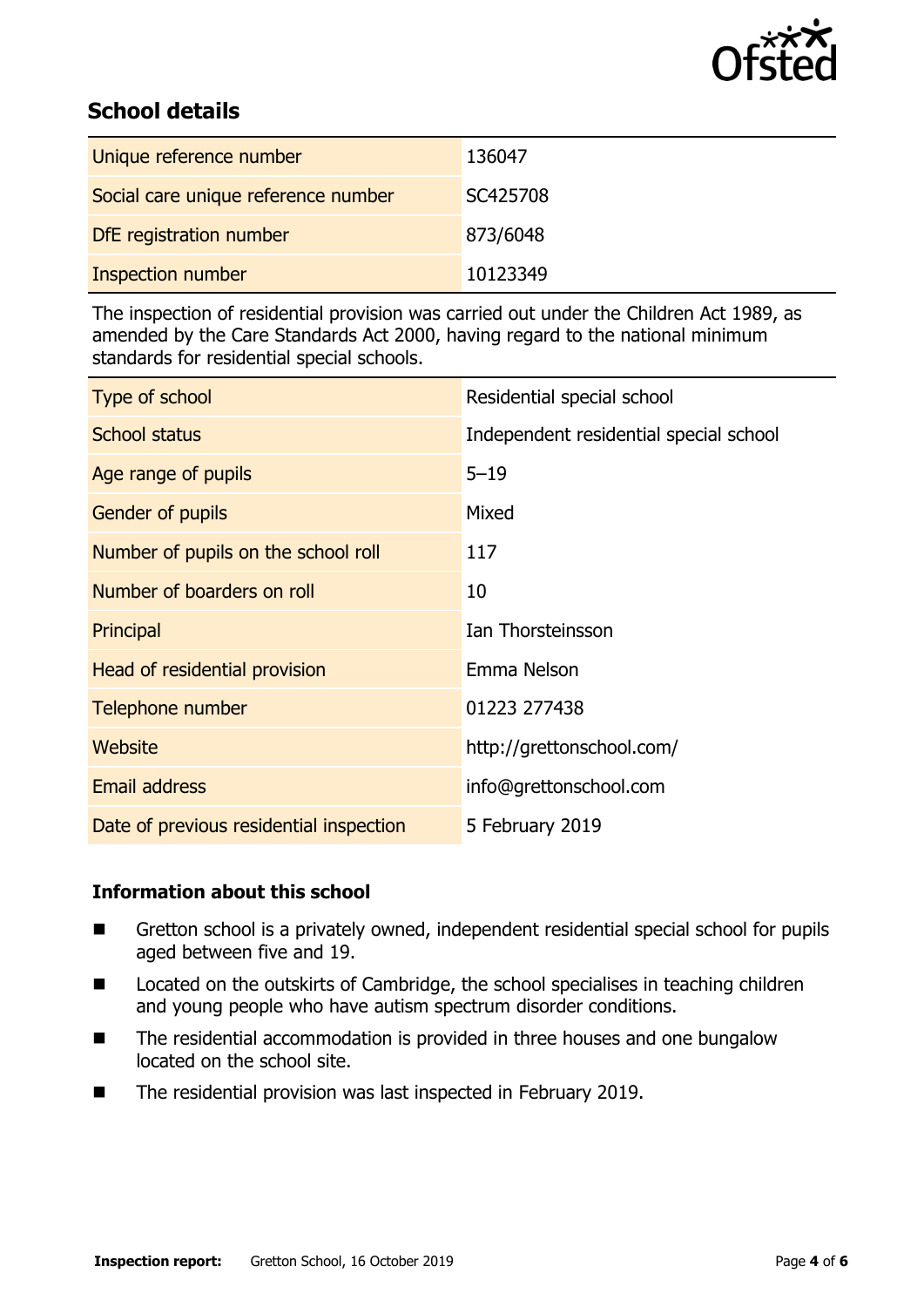

### **Information about this inspection**

■ This inspection was carried out at the request of the registration authority for independent schools. The purpose of the inspection was to monitor the progress the school has made in meeting the national minimum standards that it was judged to not comply with at its previous inspection.

#### **Inspection team**

Ashley Hinson, lead inspector Social Care Regulatory Inspector